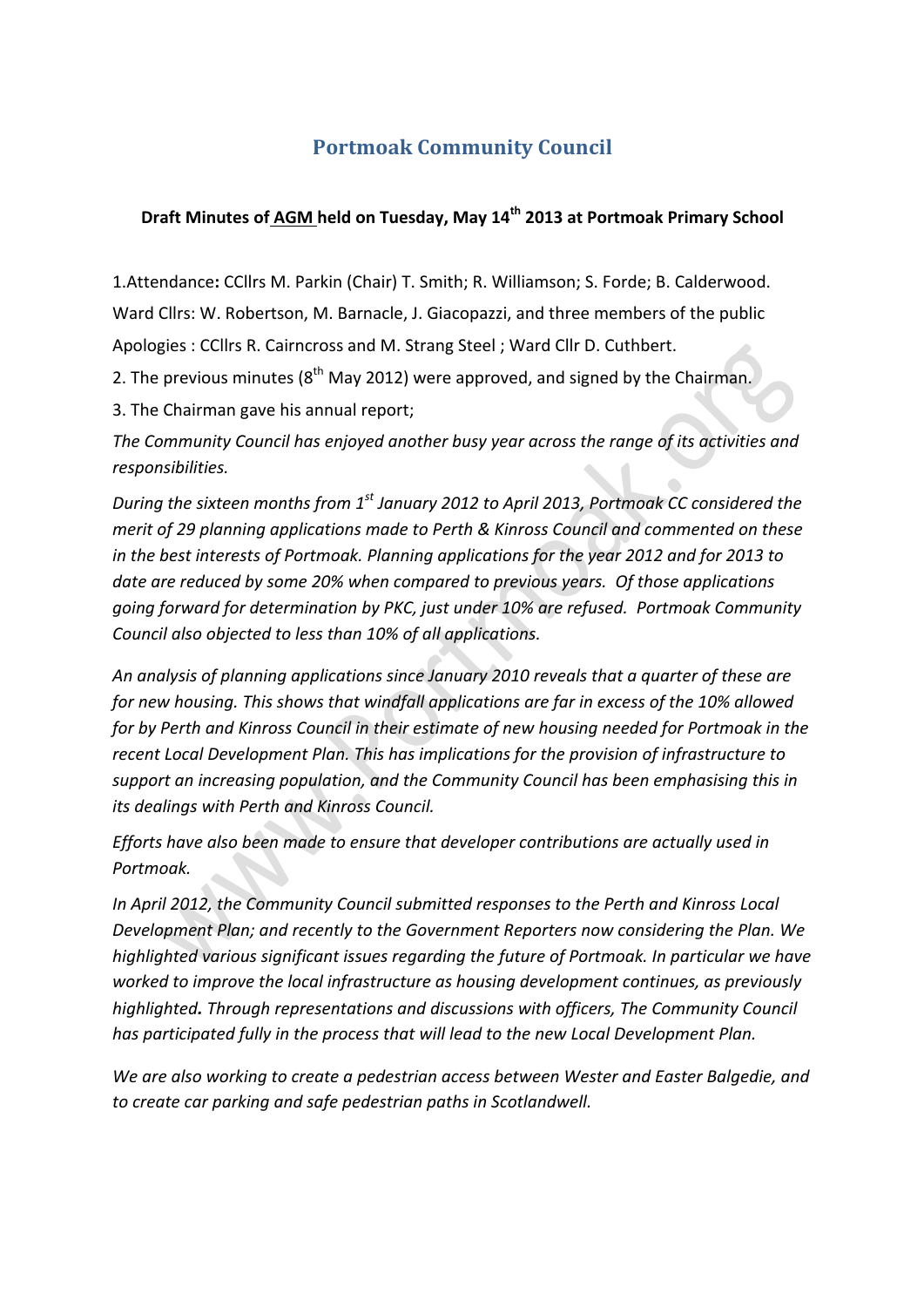The long outstanding matter of Stephen's Field was positively addressed during the year by productive meetings with A & J Stephen Ltd., and a full assessment of the implications of *ownership* and development of the field as a community asset for the future.

We have been supported in our work by our four Perth & Kinross Ward Councillors, who regularly attend our monthly meetings and help our relationship with Perth and Kinross *Council as well as taking on a variety of projects and tasks for us.* 

The Community Council has also enjoyed a productive relationship with the executives of Perth and Kinross Council across a wide range of subjects, including Roads, Planning, and *Snow Clearing.* 

Examples of successful outcomes include the installation of the correct specification of signage on the build-outs in Kinnesswood and Scotlandwell, the renovation of the Kinnesswood Bus Shelter, a safer bus stop for school use at Scotlandwell, and soft verge *markers and warnings on the B920.* 

The success of Portmoak CC is not only due to the work of our Community Councillors, but it *is* also due to an interest in Portmoak that is reflected by the many residents and representatives of local organisations who regularly attend our meetings and provide input to our activities. So to those residents and representatives I give thanks. I also thank our regional MSPs Mr Willie Rennie and Miss Elizabeth Smith, who have taken an interest in *local* matters, as well as our Westminster Member of Parliament, Mr Gordon Banks.

In conclusion, Portmoak Community Council looks forward to another year of progress, with *our* target objectives in mind, including the provision of a pedestrian path along the A911 between Wester and Easter Balgedie, increased car parking in Scotlandwell, the ownership and enjoyment of Stephens Field in Kinnesswood, and the reduction of HGV traffic through *the Parish.*

I thank all individuals and organisations who have assisted Portmoak Community Council *during* the past year, and brought benefit to Portmoak by their efforts, and I thank my fellow Community Councillors for their hard work and enduring good humour.

MALCOLM PARKIN

 $14<sup>th</sup>$  May 2013

## **4. Treasurers Report:**

The treasurer provided audited accounts for the year to  $31<sup>st</sup>$  March 2013 and gave an explanation of the figures. The balance of Funds on hand is £603.68p.

The full Income and Expenditure account can be found on the Community Council website, www.portmoak.org